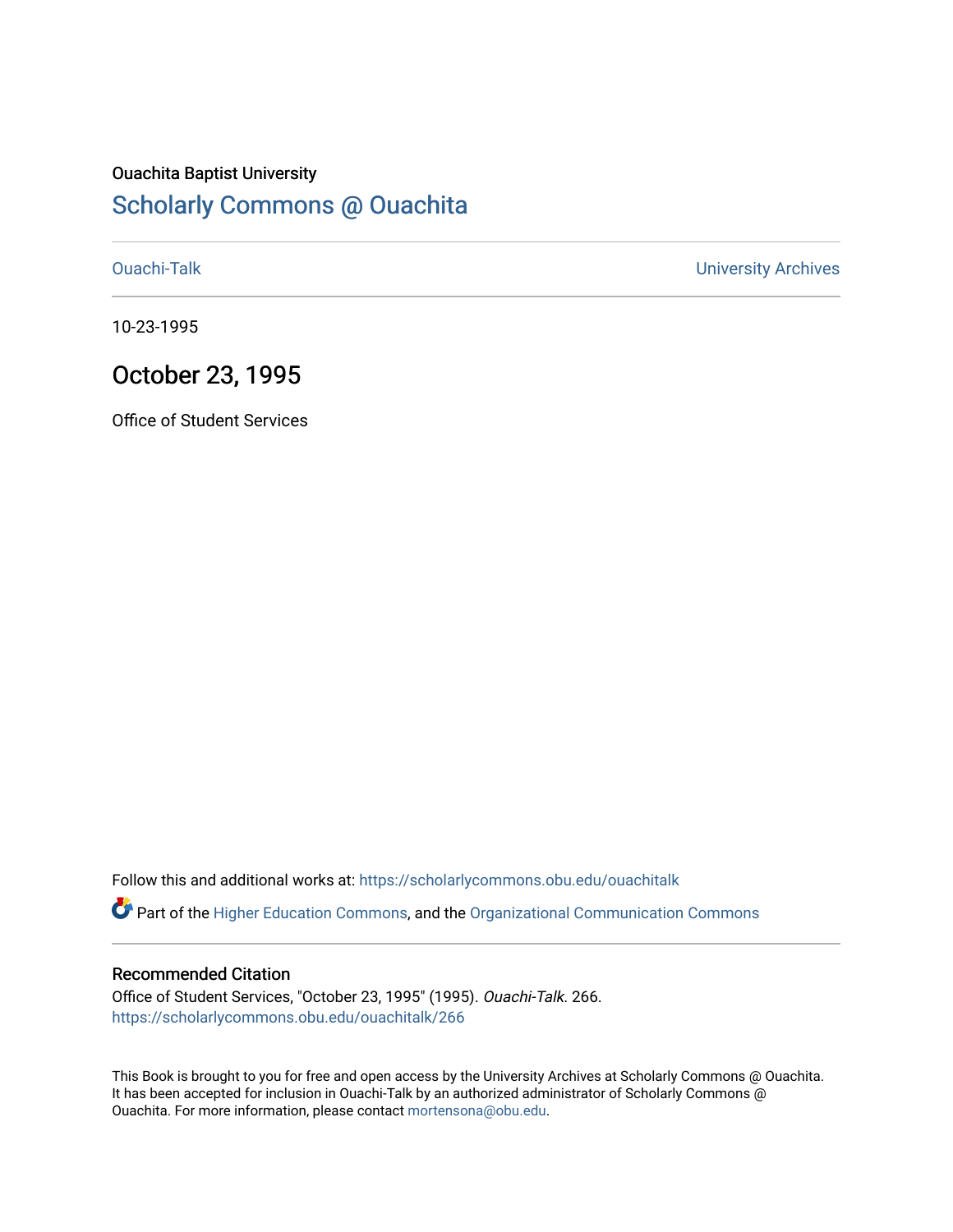

# **Red Ribbon Week**

The Red Ribbon program was born in response to the death of Enrique Camarena, a DEA agent who was assassinated by drug dealers in Mexico in 1985.

At the time, red satin ribbons were worn in memory of Camarena and to encourage others to take a stand against drugs. Community by community, the symbolism of the red ribbon caught on , and now the ribbons are worn by persons across the country during Red Ribbon Week.

This commemoration will

take place in businesses, schools, and college campuses all over the United States. We also wear the ribbon to remember all who are in a constant battle with drugs and alcohol.

As college students, we are aware that alcohol is the major substance abuse problem on our nation's campuses. Here are some facts about alcohol and college students:

Ninety percent of all reported campus rapes<br>nationwide occur when nationwide occur

alcohol is being used by either the assailant, the vic tim, or both. Two-thirds of college student suicide victims in the United States had been drinking and were legally intoxicated at the time of death.

Each year, college students spend \$5.5 billion on alcohol, more than they spend on soft drinks, tea, milk, juice, coffee and books combined. And last, 95% of all violent crimes and 53% of injuries on campuses are alcohol-related.